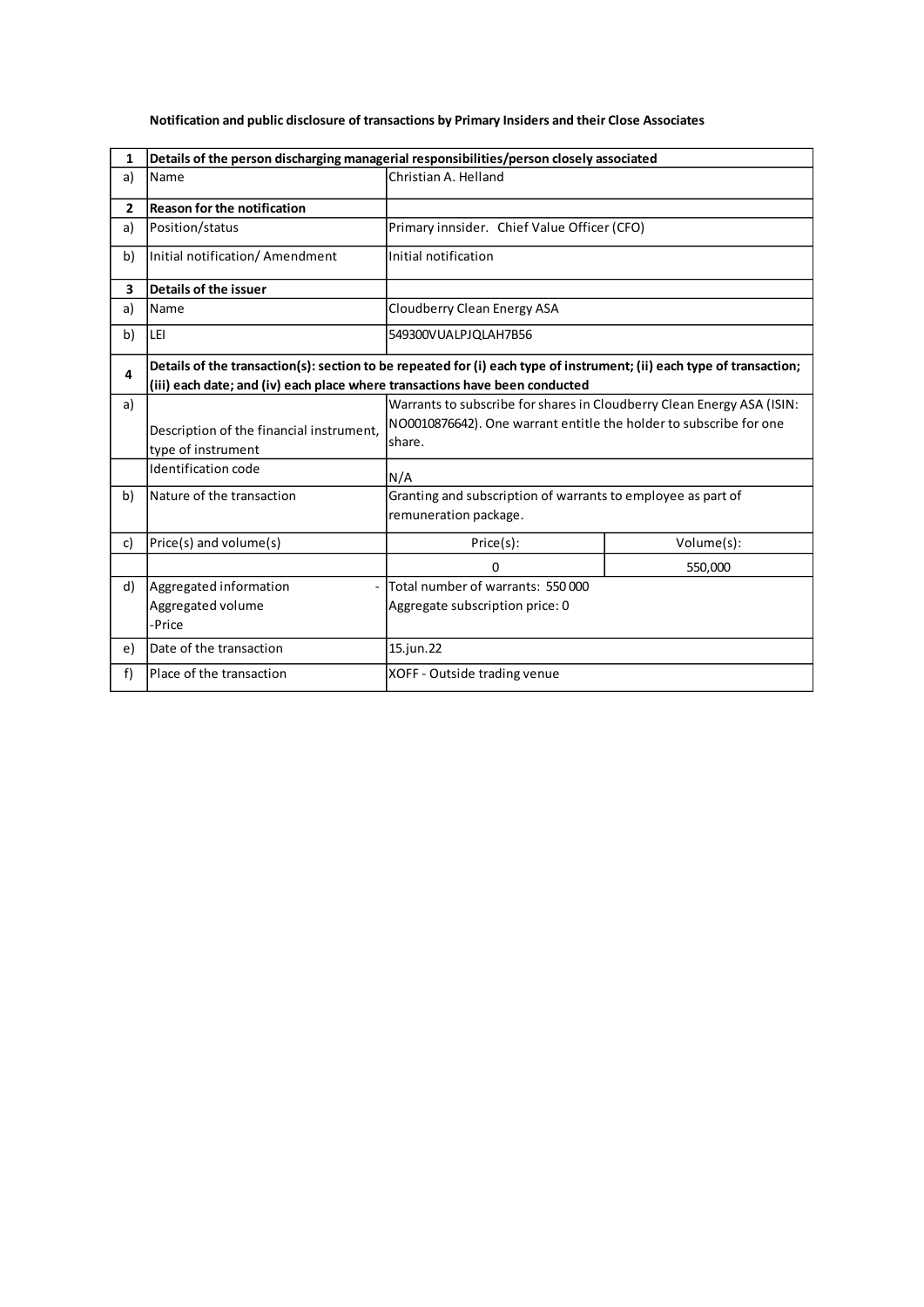| 1              | Details of the person discharging managerial responsibilities/person closely associated                                                                                                              |                                                                                                                                                        |            |
|----------------|------------------------------------------------------------------------------------------------------------------------------------------------------------------------------------------------------|--------------------------------------------------------------------------------------------------------------------------------------------------------|------------|
| a)             | Name                                                                                                                                                                                                 | Marie N. Gulsvik                                                                                                                                       |            |
| $\overline{2}$ | <b>Reason for the notification</b>                                                                                                                                                                   |                                                                                                                                                        |            |
| a)             | Position/status                                                                                                                                                                                      | Primary Insider, Group Accounting Manager                                                                                                              |            |
| b)             | Initial notification/ Amendment                                                                                                                                                                      | Initial notification                                                                                                                                   |            |
| 3              | Details of the issuer                                                                                                                                                                                |                                                                                                                                                        |            |
| a)             | Name                                                                                                                                                                                                 | Cloudberry Clean Energy ASA                                                                                                                            |            |
| b)             | LEI                                                                                                                                                                                                  | 549300VUALPJQLAH7B56                                                                                                                                   |            |
| 4              | Details of the transaction(s): section to be repeated for (i) each type of instrument; (ii) each type of transaction;<br>(iii) each date; and (iv) each place where transactions have been conducted |                                                                                                                                                        |            |
| a)             | Description of the financial instrument,<br>type of instrument<br>Identification code                                                                                                                | Warrants to subscribe for shares in Cloudberry Clean Energy ASA (ISIN:<br>NO0010876642). One warrant entitle the holder to subscribe for one<br>share. |            |
| b)             | Nature of the transaction                                                                                                                                                                            | N/A<br>Granting and subscription of warrants to employee as part of<br>remuneration package.                                                           |            |
| c)             | Price(s) and volume(s)                                                                                                                                                                               | Price(s):                                                                                                                                              | Volume(s): |
|                |                                                                                                                                                                                                      | 0                                                                                                                                                      | 150,000    |
| d)             | Aggregated information<br>Aggregated volume<br>-Price                                                                                                                                                | Total number of warrants: 150,000<br>Aggregate subscription price: 0                                                                                   |            |
| e)             | Date of the transaction                                                                                                                                                                              | 15.jun.22                                                                                                                                              |            |
| f)             | Place of the transaction                                                                                                                                                                             | XOFF - Outside trading venue                                                                                                                           |            |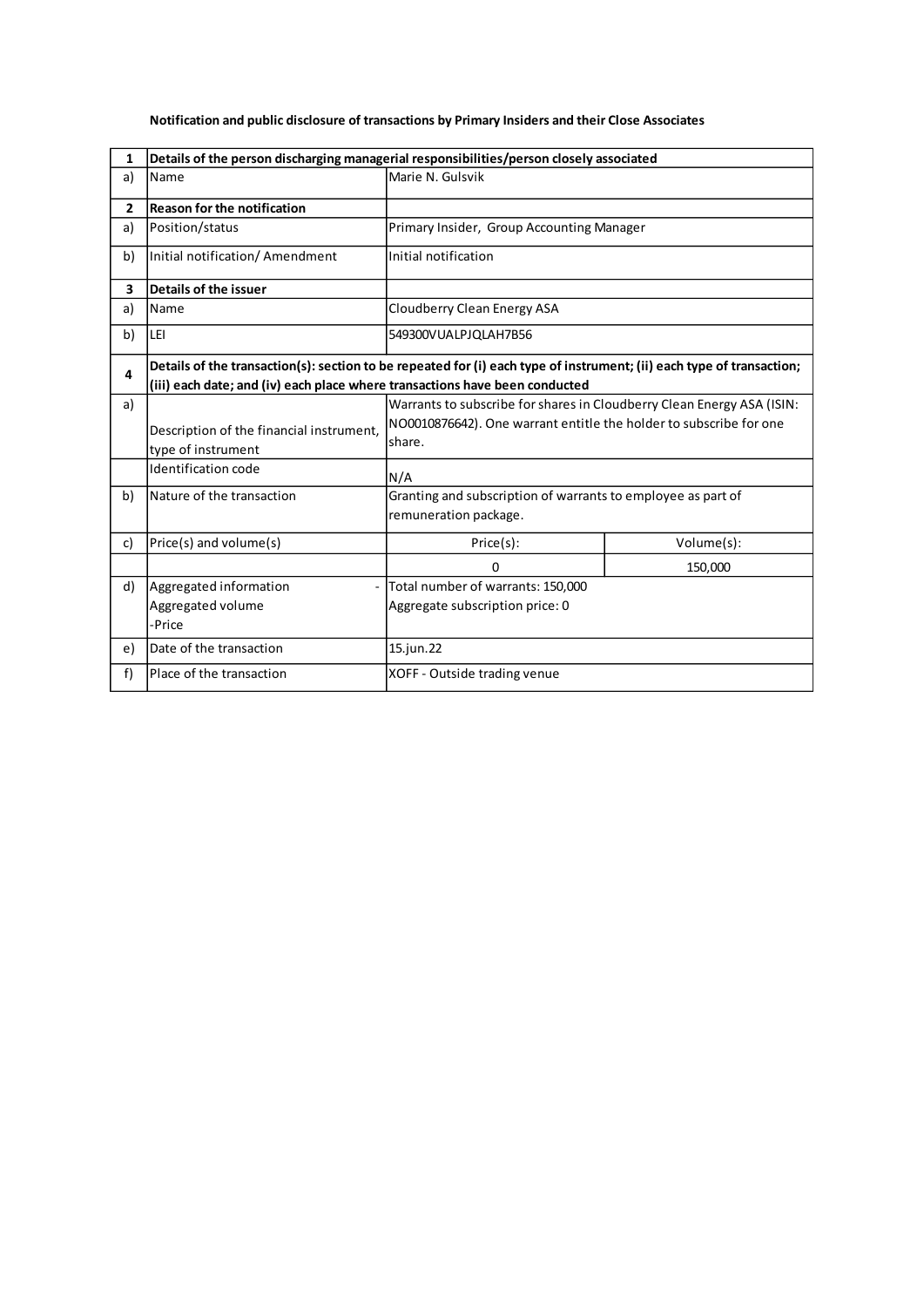| 1              | Details of the person discharging managerial responsibilities/person closely associated                                                                                                              |                                                                                                                                                        |            |
|----------------|------------------------------------------------------------------------------------------------------------------------------------------------------------------------------------------------------|--------------------------------------------------------------------------------------------------------------------------------------------------------|------------|
| a)             | Name                                                                                                                                                                                                 | Anders Lenborg                                                                                                                                         |            |
| $\overline{2}$ | <b>Reason for the notification</b>                                                                                                                                                                   |                                                                                                                                                        |            |
| a)             | Position/status                                                                                                                                                                                      | Primary insider, Chief Executive Officer                                                                                                               |            |
| b)             | Initial notification/ Amendment                                                                                                                                                                      | Initial notification                                                                                                                                   |            |
| 3              | Details of the issuer                                                                                                                                                                                |                                                                                                                                                        |            |
| a)             | Name                                                                                                                                                                                                 | Cloudberry Clean Energy ASA                                                                                                                            |            |
| b)             | LEI                                                                                                                                                                                                  | 549300VUALPJQLAH7B56                                                                                                                                   |            |
| 4              | Details of the transaction(s): section to be repeated for (i) each type of instrument; (ii) each type of transaction;<br>(iii) each date; and (iv) each place where transactions have been conducted |                                                                                                                                                        |            |
| a)             | Description of the financial instrument,<br>type of instrument<br>Identification code                                                                                                                | Warrants to subscribe for shares in Cloudberry Clean Energy ASA (ISIN:<br>NO0010876642). One warrant entitle the holder to subscribe for one<br>share. |            |
| b)             | Nature of the transaction                                                                                                                                                                            | N/A<br>Granting and subscription of warrants to employee as part of<br>remuneration package.                                                           |            |
| c)             | Price(s) and volume(s)                                                                                                                                                                               | Price(s):                                                                                                                                              | Volume(s): |
|                |                                                                                                                                                                                                      | 0                                                                                                                                                      | 700,000    |
| d)             | Aggregated information<br>Aggregated volume<br>-Price                                                                                                                                                | Total number of warrants: 700 000<br>Aggregate subscription price: 0                                                                                   |            |
| e)             | Date of the transaction                                                                                                                                                                              | 15 june 2022                                                                                                                                           |            |
| f)             | Place of the transaction                                                                                                                                                                             | XOFF - Outside trading venue                                                                                                                           |            |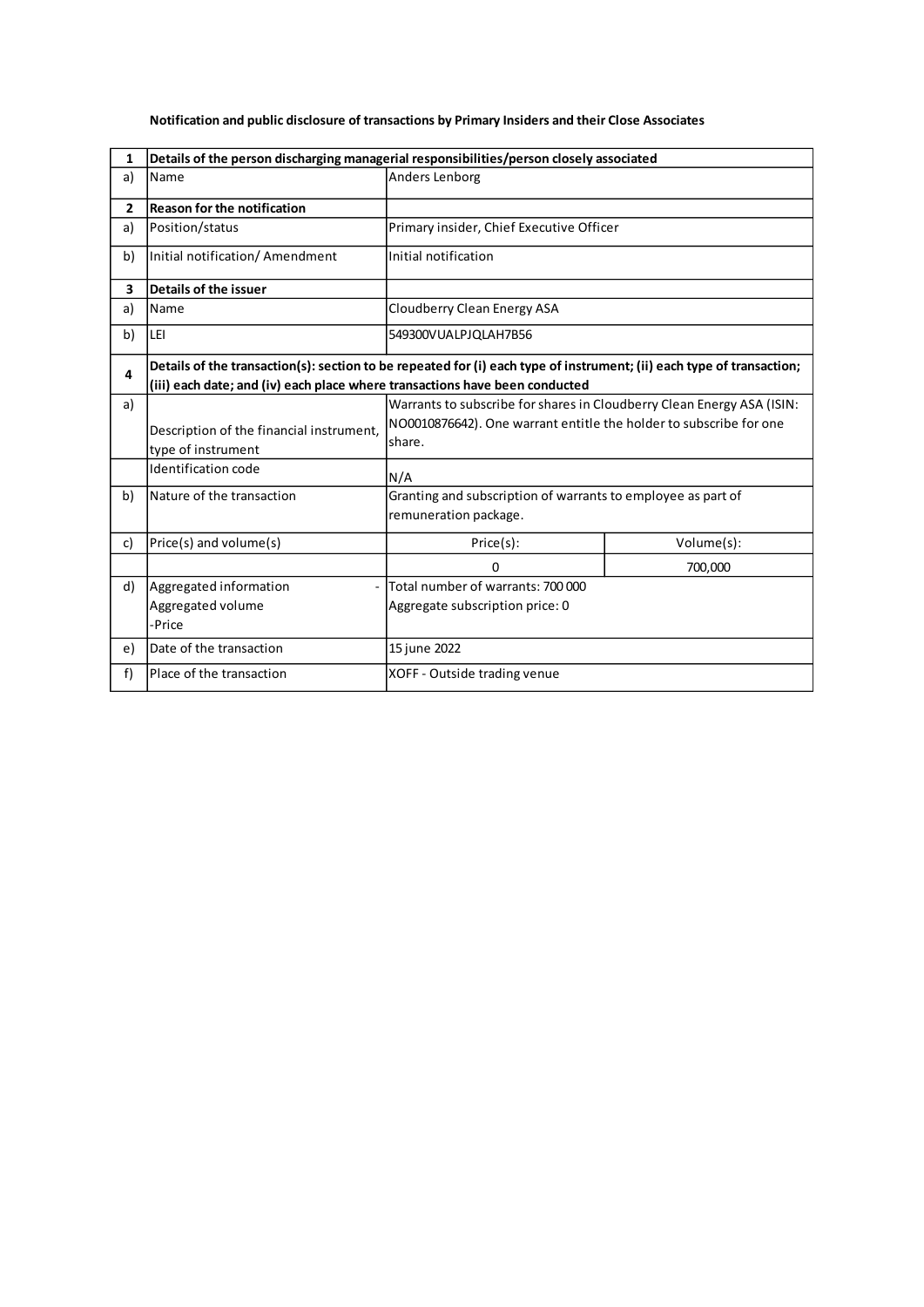| 1              | Details of the person discharging managerial responsibilities/person closely associated                                                                                                              |                                                                                                                                                        |            |
|----------------|------------------------------------------------------------------------------------------------------------------------------------------------------------------------------------------------------|--------------------------------------------------------------------------------------------------------------------------------------------------------|------------|
| a)             | Name                                                                                                                                                                                                 | Charlotte Bergqvist                                                                                                                                    |            |
| $\overline{2}$ | <b>Reason for the notification</b>                                                                                                                                                                   |                                                                                                                                                        |            |
| a)             | Position/status                                                                                                                                                                                      | Primary Insider, Chief Development Officer                                                                                                             |            |
| b)             | Initial notification/ Amendment                                                                                                                                                                      | Initial notification                                                                                                                                   |            |
| 3              | Details of the issuer                                                                                                                                                                                |                                                                                                                                                        |            |
| a)             | Name                                                                                                                                                                                                 | Cloudberry Clean Energy ASA                                                                                                                            |            |
| b)             | LEI                                                                                                                                                                                                  | 549300VUALPJQLAH7B56                                                                                                                                   |            |
| 4              | Details of the transaction(s): section to be repeated for (i) each type of instrument; (ii) each type of transaction;<br>(iii) each date; and (iv) each place where transactions have been conducted |                                                                                                                                                        |            |
| a)             | Description of the financial instrument,<br>type of instrument<br>Identification code                                                                                                                | Warrants to subscribe for shares in Cloudberry Clean Energy ASA (ISIN:<br>NO0010876642). One warrant entitle the holder to subscribe for one<br>share. |            |
| b)             | Nature of the transaction                                                                                                                                                                            | N/A<br>Granting and subscription of warrants to employee as part of<br>remuneration package.                                                           |            |
| c)             | Price(s) and volume(s)                                                                                                                                                                               | Price(s):                                                                                                                                              | Volume(s): |
|                |                                                                                                                                                                                                      | 0                                                                                                                                                      | 600,000    |
| d)             | Aggregated information<br>Aggregated volume<br>-Price                                                                                                                                                | Total number of warrants: 600 000<br>Aggregate subscription price: 0                                                                                   |            |
| e)             | Date of the transaction                                                                                                                                                                              | 15 june 2022                                                                                                                                           |            |
| f)             | Place of the transaction                                                                                                                                                                             | XOFF - Outside trading venue                                                                                                                           |            |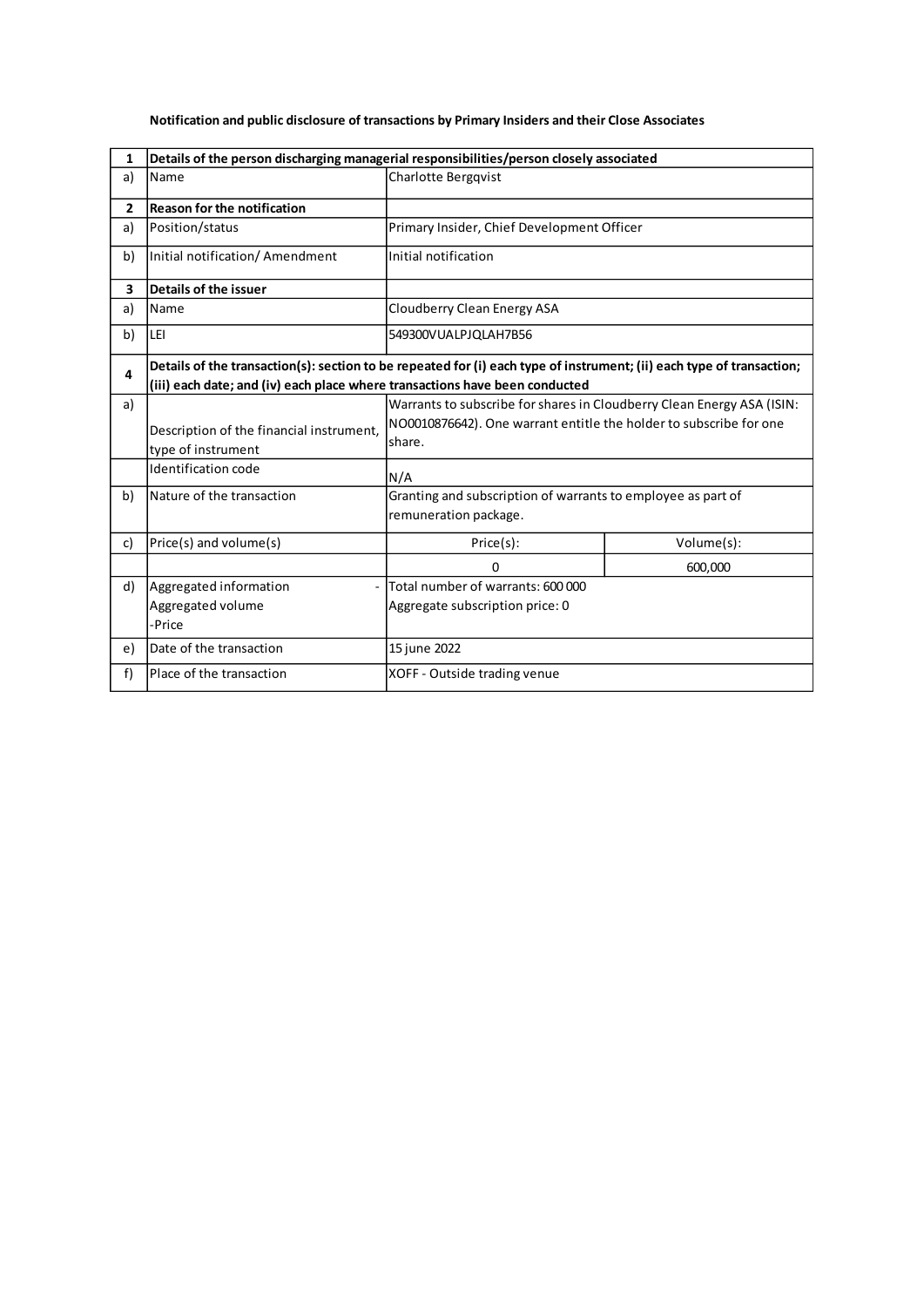| $\mathbf{1}$   | Details of the person discharging managerial responsibilities/person closely associated                                                                                                              |                                                                                                                                                               |            |
|----------------|------------------------------------------------------------------------------------------------------------------------------------------------------------------------------------------------------|---------------------------------------------------------------------------------------------------------------------------------------------------------------|------------|
| a)             | Name                                                                                                                                                                                                 | Jon Gunnar Solli                                                                                                                                              |            |
| $\overline{2}$ | <b>Reason for the notification</b>                                                                                                                                                                   |                                                                                                                                                               |            |
| a)             | Position/status                                                                                                                                                                                      | Primary Insider, Chief Operating Officer                                                                                                                      |            |
| b)             | Initial notification/ Amendment                                                                                                                                                                      | Initial notification                                                                                                                                          |            |
| 3              | Details of the issuer                                                                                                                                                                                |                                                                                                                                                               |            |
| a)             | Name                                                                                                                                                                                                 | Cloudberry Clean Energy ASA                                                                                                                                   |            |
| b)             | LEI                                                                                                                                                                                                  | 549300VUALPJOLAH7B56                                                                                                                                          |            |
| 4              | Details of the transaction(s): section to be repeated for (i) each type of instrument; (ii) each type of transaction;<br>(iii) each date; and (iv) each place where transactions have been conducted |                                                                                                                                                               |            |
| a)             | Description of the financial instrument,<br>type of instrument<br>Identification code                                                                                                                | Warrants to subscribe for shares in Cloudberry Clean Energy ASA (ISIN:<br>NO0010876642). One warrant entitle the holder to subscribe for one<br>share.<br>N/A |            |
| b)             | Nature of the transaction                                                                                                                                                                            | Granting and subscription of warrants to employee as part of<br>remuneration package.                                                                         |            |
| c)             | Price(s) and volume(s)                                                                                                                                                                               | Price(s):                                                                                                                                                     | Volume(s): |
|                |                                                                                                                                                                                                      | 0                                                                                                                                                             | 250,000    |
| d)             | Aggregated information<br>Aggregated volume<br>-Price                                                                                                                                                | Total number of warrants: 250 000<br>Aggregate subscription price: 0                                                                                          |            |
| e)             | Date of the transaction                                                                                                                                                                              | 15. June 2022                                                                                                                                                 |            |
| f)             | Place of the transaction                                                                                                                                                                             | XOFF - Outside trading venue                                                                                                                                  |            |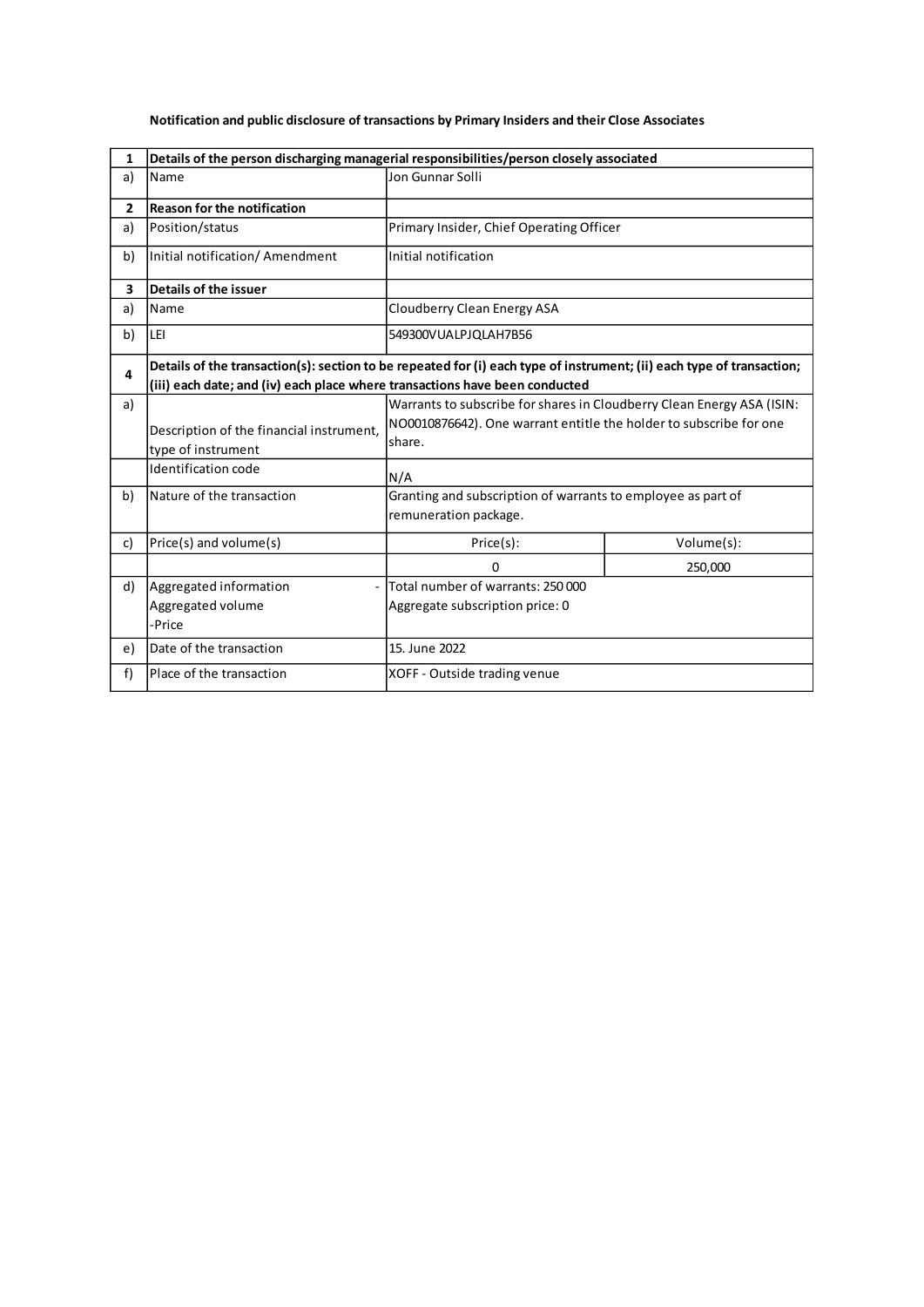| 1              | Details of the person discharging managerial responsibilities/person closely associated                                                                                                              |                                                                                                                                                        |                                           |  |
|----------------|------------------------------------------------------------------------------------------------------------------------------------------------------------------------------------------------------|--------------------------------------------------------------------------------------------------------------------------------------------------------|-------------------------------------------|--|
| a)             | Name                                                                                                                                                                                                 | Ole-Kristofer Bragnes                                                                                                                                  |                                           |  |
| $\overline{2}$ | <b>Reason for the notification</b>                                                                                                                                                                   |                                                                                                                                                        |                                           |  |
| a)             | Position/status                                                                                                                                                                                      |                                                                                                                                                        | Primary insider, Senior Financial Officer |  |
| b)             | Initial notification/ Amendment                                                                                                                                                                      | Initial notification                                                                                                                                   |                                           |  |
| 3              | Details of the issuer                                                                                                                                                                                |                                                                                                                                                        |                                           |  |
| a)             | Name                                                                                                                                                                                                 | Cloudberry Clean Energy ASA                                                                                                                            |                                           |  |
| b)             | LEI                                                                                                                                                                                                  | 549300VUALPJQLAH7B56                                                                                                                                   |                                           |  |
| 4              | Details of the transaction(s): section to be repeated for (i) each type of instrument; (ii) each type of transaction;<br>(iii) each date; and (iv) each place where transactions have been conducted |                                                                                                                                                        |                                           |  |
| a)             | Description of the financial instrument,<br>type of instrument<br>Identification code                                                                                                                | Warrants to subscribe for shares in Cloudberry Clean Energy ASA (ISIN:<br>NO0010876642). One warrant entitle the holder to subscribe for one<br>share. |                                           |  |
| b)             | Nature of the transaction                                                                                                                                                                            | N/A<br>Granting and subscription of warrants to employee as part of<br>remuneration package.                                                           |                                           |  |
| c)             | Price(s) and volume(s)                                                                                                                                                                               | Price(s):                                                                                                                                              | Volume(s):                                |  |
|                |                                                                                                                                                                                                      | 0                                                                                                                                                      | 100 000                                   |  |
| d)             | Aggregated information<br>Aggregated volume<br>-Price                                                                                                                                                | Total number of warrants: 100 000<br>Aggregate subscription price: 0                                                                                   |                                           |  |
| e)             | Date of the transaction                                                                                                                                                                              | 15 june 2022                                                                                                                                           |                                           |  |
| f)             | Place of the transaction                                                                                                                                                                             | XOFF - Outside trading venue                                                                                                                           |                                           |  |